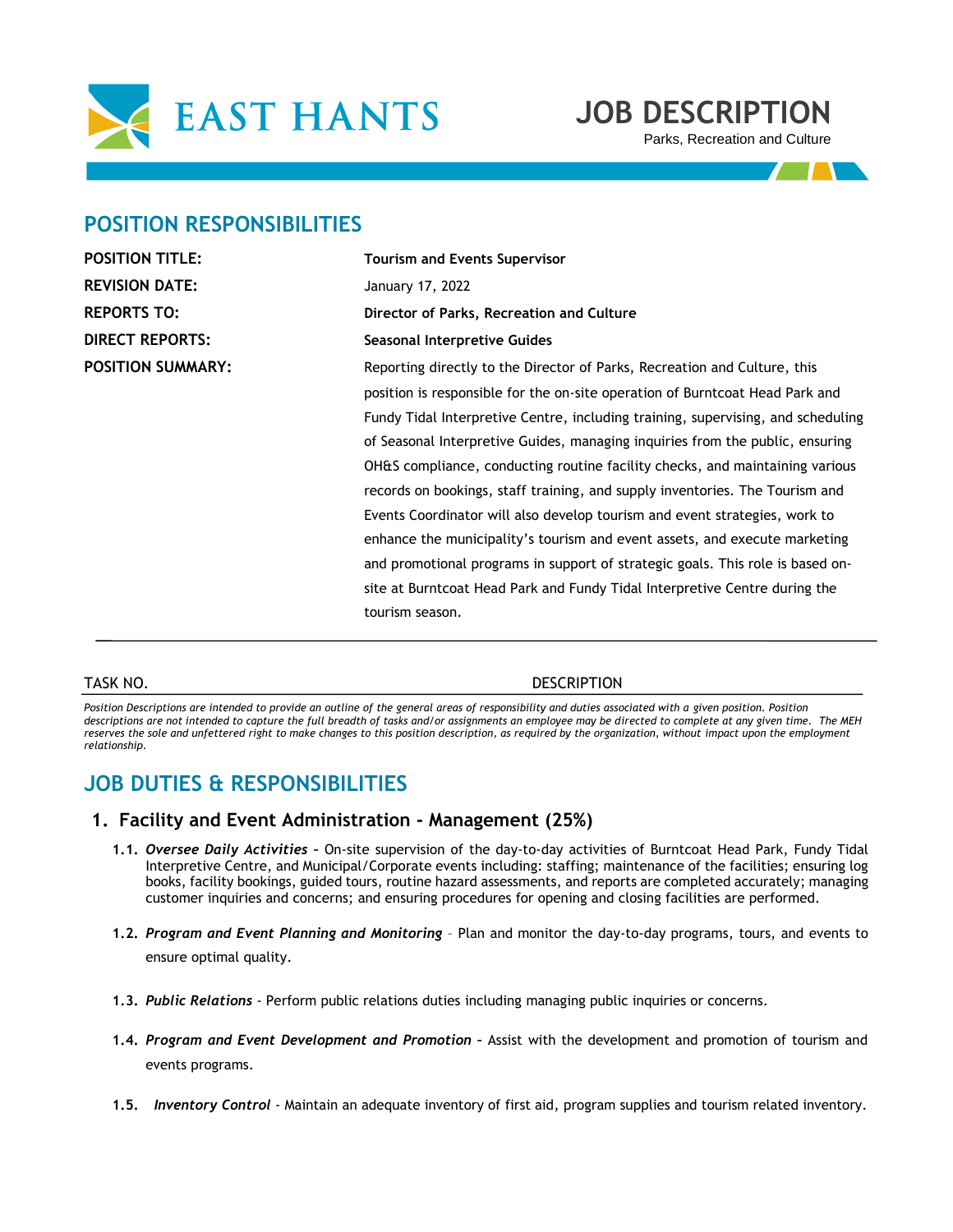- **1.6.** *Financial Management* Purchase equipment and supplies as needed while ensuring expenditures are within budget and financial guidelines.
- **1.7.** *Recreation Management Software* Maintain the recreation management software for the programs and services offered at Burntcoat Head Park and Fundy Tidal Interpretive Centre.

## **2. Supervisory Responsibilities (25%)**

- **2.1.** *Orientation and Training* Develop and deliver an orientation and training program to all tourism staff. Complete all documentation for onboarding and departing staff.
- **2.2.** *Scheduling and timekeeping* Schedule tourism staff, guided tours, facility use, and community programs. Review and approve timekeeping for seasonal tourism staff.
- **2.3.** *Human Resource Management* Supervise human resources including: coaching/mentoring; performance appraisals; setting key targets for tourism staff; responding to staff concerns, escalating to the Director as necessary. Contribute to staffing recommendations in accordance with the Municipality's HR policies. This position also oversees and gives direction to volunteer resources who are not employed by the Municipality.
- **2.4.** *Workplace Environment* Promote a positive and productive work environment for all tourism staff. Ensure a spirit of teamwork, respect, and professionalism exists by promoting the benefits of collaboration and consultation, not only within the team, but with the staff of other Departments in the Municipality.
- **2.5.** *OH&S Compliance* Ensure compliance with all Occupational Healthy & Safety requirements such as ensuring adequate safety training to staff and ensuring all SDS and job procedures are maintained and up-to-date. This position is also responsible for reporting all incidents and hazards according to the Municipality's OH&S Program.

# **3. Tourism Industry Support Services (20%)**

- **3.1.** *Community Development & Tourism Industry Support* Support new and existing businesses in tourism-related activities and provide information to community groups, private sector and government in the planning and development of the tourism community.
- **3.2.** *External Grant Programs* Provide assistance to private sector and community groups through the application process for funding opportunities to develop and market their tourism offer, with municipal, provincial and federal grant programs.
- **3.3.** *Signature-Destination Special Events* Work closely with the tourism industry and colleagues within Municipality in the support and delivery of other programs.

### **4. Strategic Development and Action Planning (15%)**

- **4.1.** *Research and Prepare Reports* Prepare and present reports and recommendations to the Director of Parks, Recreation and Culture and to Council, as required.
- **4.2.** *Tourism Development and Implementation*  Seek out opportunities for tourism development and promotion (places, events and experiences) while executing the existing tourism strategy to continue to grow the tourism sector.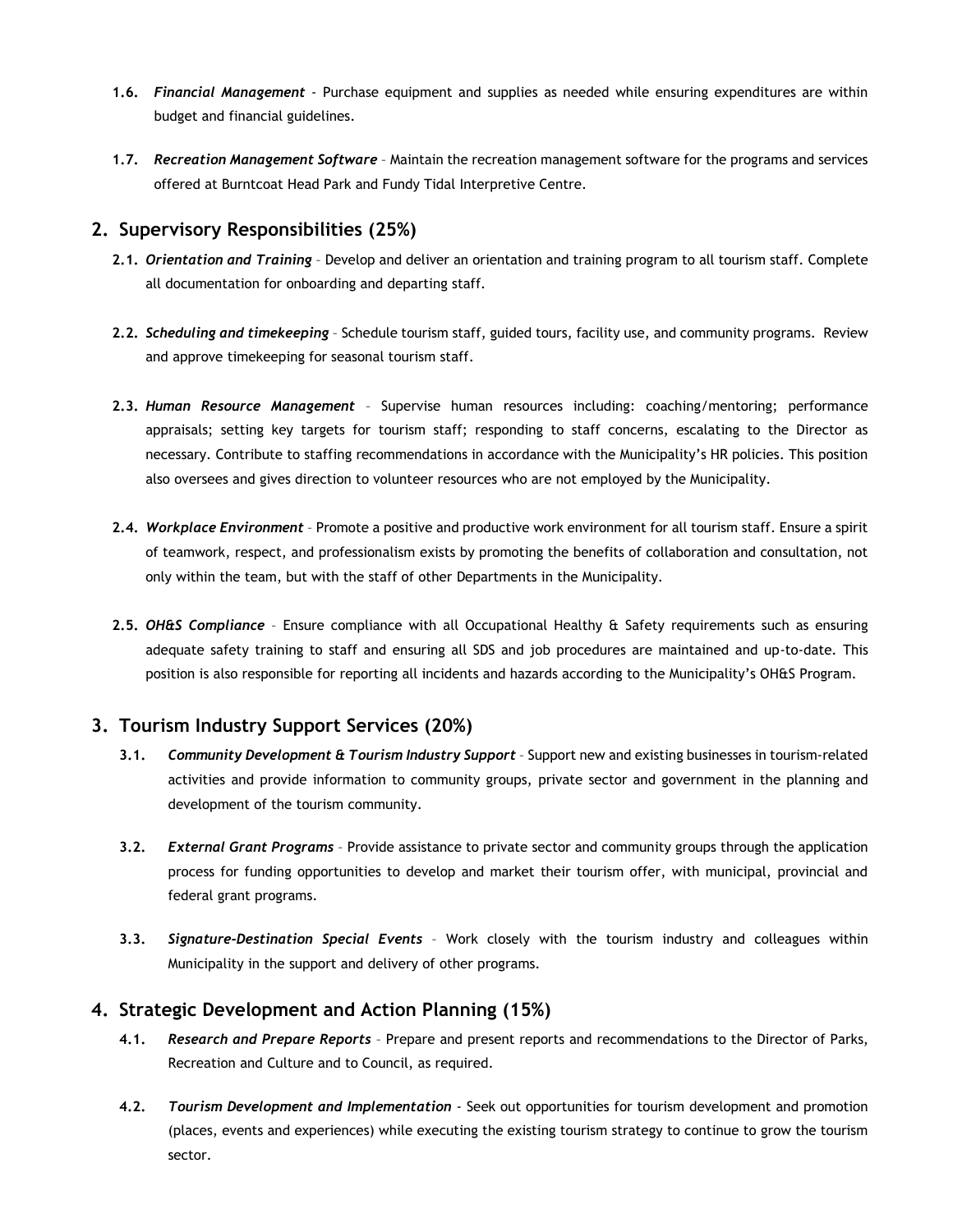- **4.3.** *Research and Awareness* Keep up-to-date on current tourism and events trends by conducting research and feasibility assessments for potential opportunities along with generating ideas on how to enhance existing opportunities.
- **4.4.** *Product Research*  Initiate and coordinate strategic product research on existing and emerging tourism and events product areas.

### **5. Marketing, Promotions and Partnerships (15%)**

- **5.1.** *Promotion and Marketing* Identify and capitalize on opportunities and promote East Hants signature places, events and experiences.
- **5.2.** *Stakeholder Engagement* Create and manage a stakeholder engagement plan to support the tourism and events community. This includes acting as the municipal liaison and attending community functions, events and meetings.
- **5.3.** *Strategic Partnerships -* Develop and enhance strategic and creative partnerships and alliances among private sector, community and other tourism stakeholders, as well as non-tourism interests at the municipal, provincial, regional and national levels.

# **REQUIRED QUALIFICATIONS AND TRAINING**

#### *Education and Experience*

- University degree in Tourism or related field such as business, planning, marketing, economics with a tourism concentration or equivalent.
- Minimum of three (3) years' experience in a tourism and /or events-related field.
- Demonstrated experience managing a customer-service focused team.
- Experience in community engagement, marketing communications, marketing strategy, online strategy development and execution.
- Experience in tourism and events development within the public sector would be considered an asset.

#### *Knowledge, Skills, Abilities*

- Strong team-leadership skills.
- Strategic and creative thinker.
- Strong interpersonal and relationship-building skills.
- Strong written, presentation and verbal communication skills.
- Event planning experience.
- Project management experience would be considered an asset
- Experience with social media and other online applications.
- Working knowledge of Municipal government, knowledge of federal and provincial policies/programs for tourism development.
- Advanced knowledge and experience with the MS Office Suite including Excel, client relationship management software, database experience and project management tools.
- Must hold a valid driver's license for frequent travel to tourism sites.